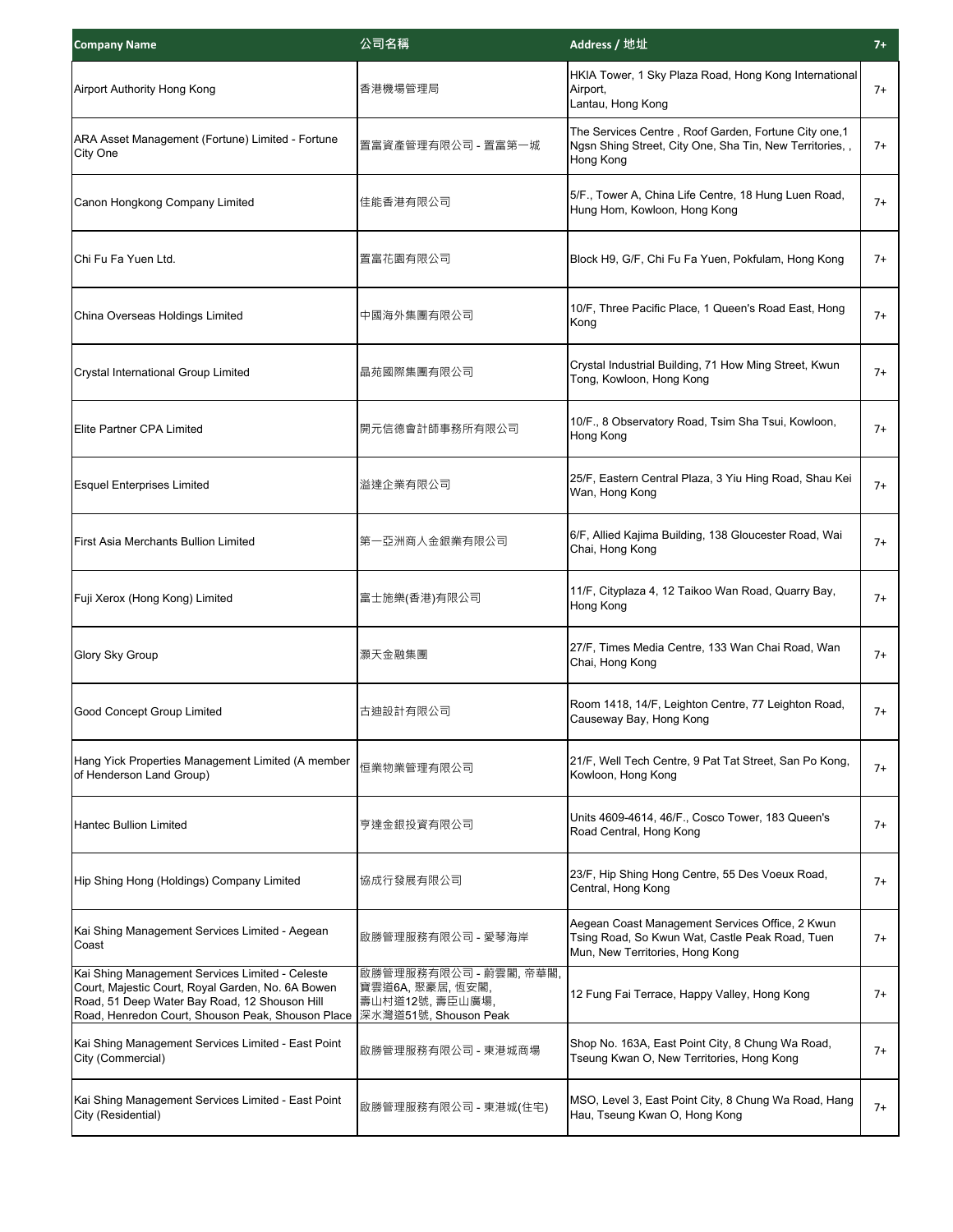| Kai Shing Management Services Limited - Grand<br>Century Place / MOKO           | 啟勝管理服務有限公司 - 新世紀廣場              | Unit 1001-03, Tower 1, Grand Century Place, 193 Prince<br>Edward Road West, Mong Kok, Kowloon, Hong Kong                     | 7+    |
|---------------------------------------------------------------------------------|---------------------------------|------------------------------------------------------------------------------------------------------------------------------|-------|
| Kai Shing Management Services Limited - International<br><b>Commerce Centre</b> | 啟勝管理服務有限公司 - 環球貿易廣場             | Unit 1906, International Commerce Centre, 1 Austin<br>Road West, Tsim Sha Tsui, Kowloon, Hong Kong                           | $7+$  |
| Kai Shing Management Services Limited - King's Park<br>Villa                    | 啟勝管理服務有限公司 - 帝庭園                | King's Park Villa, 1 King's Park Rise, Ho Man Tin,<br>Kowloon, Hong Kong                                                     | $7+$  |
| Kai Shing Management Services Limited - Lime<br>Stardom                         | 啟勝管理服務有限公司 - 形品・星寓              | Lime Stardom, 1 Larch Street, Tai Kok Tsui, Mongkok<br>District, Kowloon, Hong Kong                                          | $7+$  |
| Kai Shing Management Services Limited - Metroplaza                              | 啟勝管理服務有限公司 - 新都會廣場              | Unit 2601, Level 26, Tower 1, Metroplaza, No. 223, Hing<br>Fong Road, Kwai Fong, New Territories, Hong Kong                  | $7+$  |
| Kai Shing Management Services Limited - Millennium<br>City 5 & apm              | 啟勝管理服務有限公司 -<br>創紀之城五期及apm      | Unit 1608 - 1609, 16/F, Millennium City 5, 418 Kwun<br>Tong Road, Kwun Tong, Kowloon, Hong Kong                              | $7+$  |
| Kai Shing Management Services Limited - New Town<br>Plaza III & New Town Tower  | 啟勝管理服務有限公司 -<br>新城市廣場三期及新城市商業大廈 | RM 602-605, New Town Tower, 8-18 Pak Hok Ting<br>Street, Shatin, New Territories, Hong Kong                                  | $7+$  |
| Kai Shing Management Services Limited - Park Island                             | 啟勝管理服務有限公司 - 珀麗灣                | Podium Level, Park Island, No.8 Pak Lai Road, Ma Wan,<br>New Territories, Hong Kong                                          | $7+$  |
| Kai Shing Management Services Limited - World Trade<br>Centre                   | 啟勝管理服務有限公司 - 世貿中心               | Room 1404, 14/F, 280 Gloucester Road, Causeway Bay,<br>Hong Kong                                                             | $7+$  |
| Kai Shing Management Services Limited - YOHO<br>Midtown                         | 啟勝管理服務有限公司 - 新時代中城              | 5/F, Residential Podium, YOHO Midtown, 9 Yuen Long<br>Street, Yuen Lung, New Territories, Hong Kong                          | $7+$  |
| Leigh & Orange Ltd.                                                             | 利安顧問有限公司                        | 801, Dorset House, TaiKoo Place, 979 King's Road.<br>Hong Kong                                                               | $7+$  |
| Megastrength Security Services Company Limited                                  | 宏力保安服務有限公司                      | 18/F, 78 Hung To Road, Kwun Tong, Kowloon, Hong<br>Kong                                                                      | $7+$  |
| Million Tech Development Ltd.                                                   | 萬碧發展有限公司                        | Unit 509, 5/F, Tower II, Cheung Sha Wan Plaza, 833<br>Cheung Sha Wan Road, Kowloon, Hong Kong                                | $/ +$ |
| New World Departments Store China Limited                                       | 新世界百貨中國有限公司                     | 7/F, 88 Hing Fat Street, Causeway Bay, Hong Kong                                                                             | $7+$  |
| <b>REC ENGINEERING COMPANY LIMITED</b>                                          | 盈電工程有限公司                        | Units A-D, 15/F, Goodman Kwai Chung Logistics Centre,<br>585-609 Castle Peak Road, Kwai Chung, New<br>Territories, Hong Kong | $7+$  |
| RoadShow Media Limited                                                          | 路訊通                             | Flat D, 2/F, HK Spinners Industrial Building, Phrase 5,<br>760-762 Cheung Sha Wan Road, Kowloon, Hong Kong                   | 7+    |
| <b>Treasure Bullion Limited</b>                                                 | 金庫金業有限公司                        | 8/F, 29 Austin Road, Tsim Sha Tsui, Kowloon, Hong<br>Kong                                                                    | $7+$  |
| Well Born Real Estate Management Limited                                        | 偉邦物業管理有限公司                      | 8/F, Golden Centre, 188 Des Voeux Road Central,<br>Sheung Wan, Hong Kong                                                     | $7+$  |
| World Green Organisation                                                        | 世界綠色組織                          | Green House, 4/F, 483 D-E, Castle Peak Road, Lai Chi<br>Kok, Hong Kong                                                       | $7+$  |
| Yau Lee Construction Co., Ltd.                                                  | 有利建築有限公司                        | 10/F., Tower 1, Enterprise Square, 9 Sheung Yuet Road,<br>Kowloon Bay, Kowloon, Hong Kong                                    | $7+$  |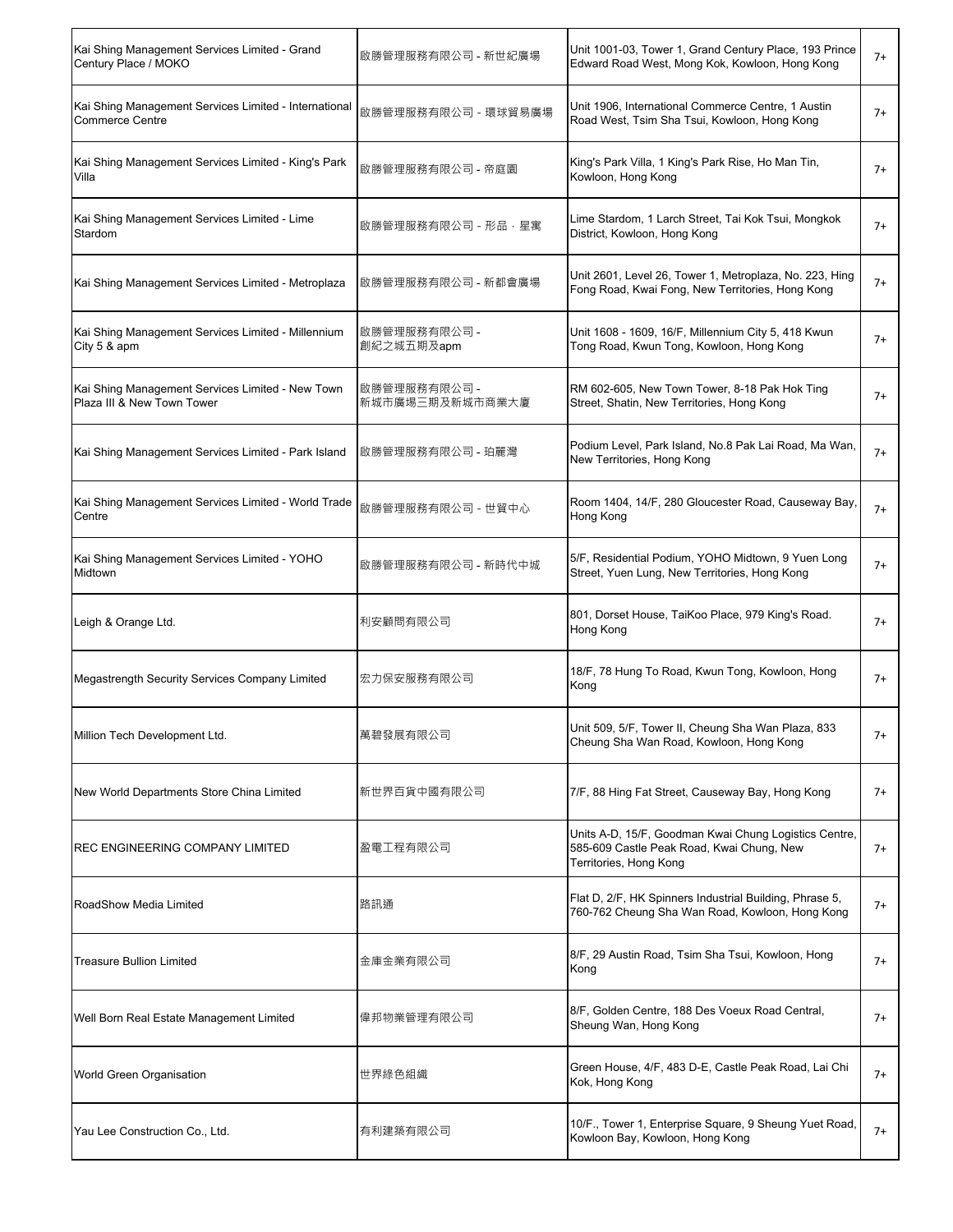| <b>Company Name</b>                                                                    | 公司名稱                       | Address / 地址                                                                                                                      | $5+$ |
|----------------------------------------------------------------------------------------|----------------------------|-----------------------------------------------------------------------------------------------------------------------------------|------|
| 4M Industrial Development Limited                                                      | 科文實業有限公司                   | Suite 2104-7, 21/F, Shui On Centre, 6-8 Harbour Road,<br>Wan Chai, Hong Kong                                                      | $5+$ |
| <b>Acetop Precious Metals Limited</b>                                                  | 領峰貴金屬有限公司                  | 19/F, The Toy House, 100 Canton Road, Tsim Sha Tsui,<br>Kowloon, Hong Kong                                                        | $5+$ |
| AMOREPACIFIC Hong Kong Co., Ltd                                                        | <b>NA</b>                  | 34/F, World Trade Centre, 280 Gloucester Road,<br>Causeway Bay, Hong Kong                                                         | 5+   |
| CLP Power Hong Kong Limited - Head Office                                              | 中華電力有限公司                   | 8 Laguna Verde Avenue, Hung Hom, Kowloon, Hong<br>Kong                                                                            | 5+   |
| DR REBORN                                                                              | <b>NA</b>                  | 50/F, Office Tower, Langham Place, Mong Kok,<br>Kowloon, Hong Kong                                                                | 5+   |
| FleishmanHillard Hong Kong                                                             | <b>NA</b>                  | Suite 1501, 12 Taikoo Wan Road, Taikoo Shing, Hong<br>Kong                                                                        | $5+$ |
| <b>GAW CAPITAL ADVISORS LIMITED</b>                                                    | 基匯資本                       | 18/F, No.68 Yee Wo Street, Causeway Bay, Hong Kong                                                                                | $5+$ |
| Henderson Sunlight Property Management Limited -<br><b>MCP ONE</b>                     | 恆基陽光物業管理有限公司 -<br>新都城中心一期  | Metro City Plaza 1, 1 Wan Hang Road, Tseung Kwan O,<br>Kowloon, Hong Kong                                                         | $5+$ |
| Henderson Sunlight Property Management Limited -<br>Sheung Shui Centre Shopping Arcade | 恆基陽光物業管理有限公司 -<br>上水中心購物商場 | Sheung Shui Centre Shopping Arcade, 3 Chi Cheong<br>Road, Sheung Shui, Hong Kong                                                  | 5+   |
| Hutchison Telecommunications Hong Kong Holdings<br>Limited                             | 和記電訊香港控股有限公司               | 15/F, Hutchison Telecom Tower, 99 Cheung Fai Road,<br>Tsing Yi, Hong Kong                                                         | 5+   |
| Kai Shing Management Services Limited - Sun Tuen<br>Mun Centre                         | 啟勝管理服務有限公司 - 新屯門中心         | Management Services Office, L2, Sun Tuen Mun<br>Shopping Centre, No. 55-65 Lung Mun Road, Tuen Mun,<br>New Territories, Hong Kong | 5+   |
| <b>KPMG</b>                                                                            | 畢馬威會計師事務所                  | 8/F, Prince's Building, 10 Chater Road, Central, Hong<br>Kong                                                                     | 5+   |
| Meiriki Japan Company Limited                                                          | 日本命力健康食品有限公司               | Rm 1601, Tower 1 Silvercord, No. 30 Canton Road,<br>Tsim Sha Tsui, Kowloon, Hong Kong                                             | $5+$ |
| Multisoft Limited                                                                      | <b>NA</b>                  | 19/F, Kin Sang Commercial Centre, 49 King Yip Street,<br>Kwun Tong, Hong Kong                                                     | 5+   |
| <b>OCTOPUS CARDS LIMITED</b>                                                           | 八達通卡有限公司                   | 46/F, Manhattan Place, 23 Wang Tai Road, Kowloon<br>Bay, Kowloon, Hong Kong                                                       | 5+   |
| Pioneer Global Group Limited                                                           | 建生國際集團有限公司                 | 18/F, No.68 Yee Wo Street, Causeway Bay, Hong Kong                                                                                | 5+   |
| Target Insurance Company, Limited                                                      | 泰加保險有限公司                   | 5/F, Low Block, Grand Millennium Plaza, 181 Queen's<br>Road, Central, Hong Kong                                                   | 5+   |
| <b>Tradeport Hong Kong Limited</b>                                                     | 香港商貿港有限公司                  | Unit 8, 2M, Tradeport Logistics Centre, No. 21, Chun<br>Yue Street, Hong Kong                                                     | 5+   |
| <b>UMH Medical Healthcare Limited</b>                                                  | 香港醫思醫療集團有限公司               | 50/F, Office Tower, Langham Place, Mongkok, Kowloon,<br>Hong Kong                                                                 | $5+$ |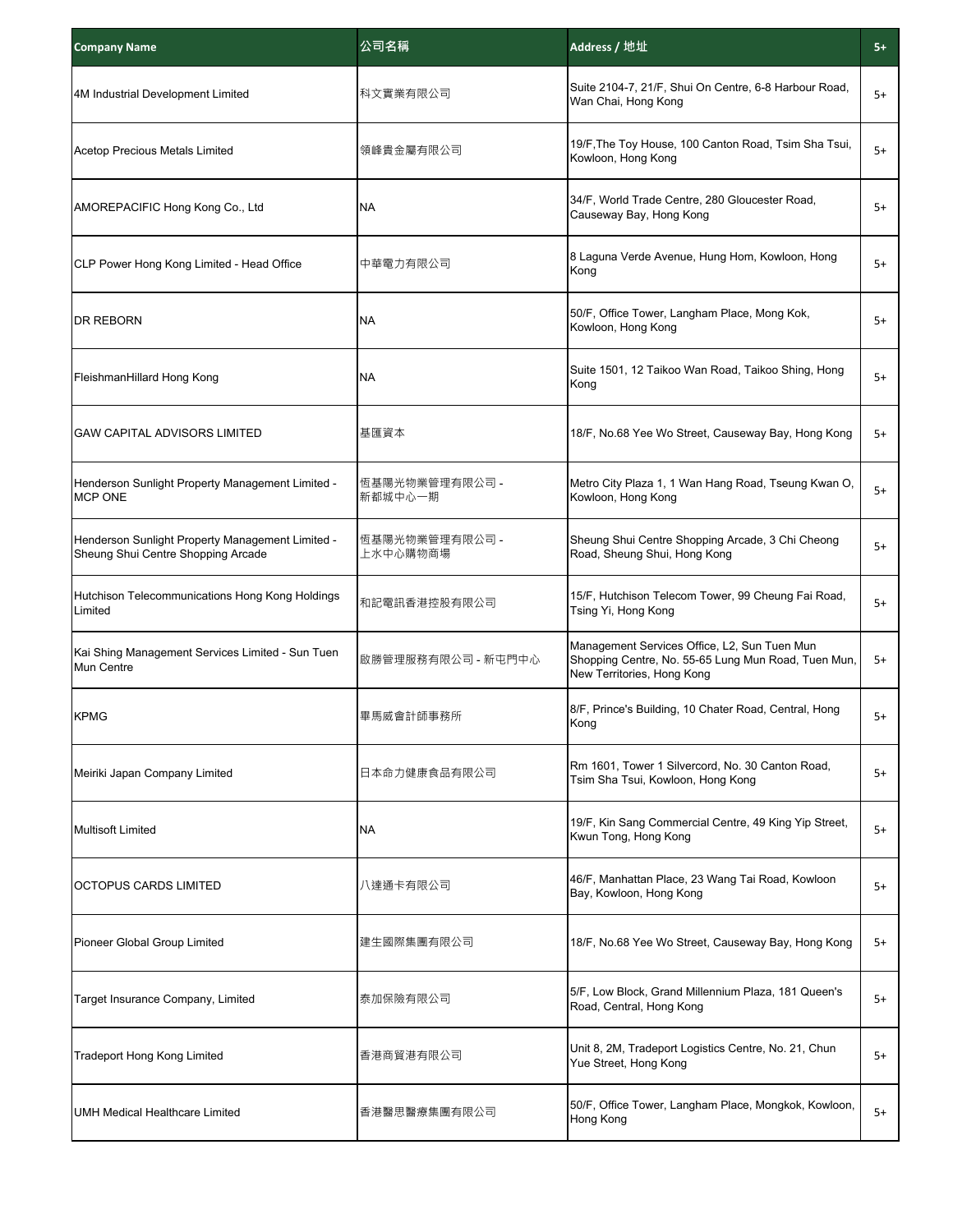| Vitargent (International) Biotechnology Limited                             | 水中銀 (國際)生物科技有限公司         | Unit 203, 2/F, 16W, Phase 3, Hong Kong Science Park,<br>Pak Shek Kok, New Territories, Hong Kong                 | 5+   |
|-----------------------------------------------------------------------------|--------------------------|------------------------------------------------------------------------------------------------------------------|------|
| Wai Chi Opto Technology Limited                                             | 偉志光電有限公司                 | 6/F, Liven House, 63 King Yip Street, Kwun Tong,<br>Kowloon, Hong Kong                                           | 5+   |
| <b>Xpert Holidays</b>                                                       | 至專假日                     | Room 1901-2, CFC Tower, 28 Mody Road, Tsim Sha<br>Tsui, Kowloon, Hong Kong                                       | 5+   |
| <b>Company Name</b>                                                         | 公司名稱                     | Address / 地址                                                                                                     | $3+$ |
| AAC Technologies Holdings Inc.                                              | 瑞聲科技控股有限公司               | Unit 1605-07, China Evergrande Centre, 38 Gloucester<br>Road, Wan Chai, Hong Kong                                | 3+   |
| ARA Asset Management (Fortune) Limited - Ma On<br>Sha Plaza                 | 置富資産管理有限公司 - 馬鞍山廣場       | Shop No. 249, Ma On Sha Plaza, 608 Sai Sha Raod, Ma<br>On Shan, Sha Tin, New Territories, Hong Kong              | $3+$ |
| <b>Brillant Education Expert Limited</b>                                    | 鑄博教育                     | Suites 08-10, 23A/F, Tower 2, The Gateway, Harbour<br>City, 25 Canton Road, Tsim Sha Tsui, Kowloon, Hong<br>Kong | 3+   |
| China State Construction Development Holdings<br>Limited                    | 中國建築興業集團有限公司             | 16/F, Eight Commercial Tower, No.8 Sun Yip Street,<br>Chai Wan, Hong Kong                                        | 3+   |
| Chinlink International Holdings Limited                                     | 普匯中金國際控股有限公司             | Suites 5-6, 40/F., One Exchange Square, 8 Connaught<br>Place, Central, Hong Kong                                 | $3+$ |
| CK Life Sciences Int'l., Inc.                                               | 長江生命科技國際有限公司             | 2 Dai Fu Street, Tai Po Industrial Estate, Tai Po, New<br>Territories, Hong Kong                                 | 3+   |
| Covestro (Hong Kong) Limited                                                | 科思創(香港)有限公司              | 43/F, One Island East, 18 Westlands Road, Taikoo<br>Place, Quarry Bay, Hong Kong                                 | 3+   |
| DYNAOX Hong Kong Corp., Ltd.                                                | 達爾樂有限公司                  | Suite 807, 8/F, World Finance Centre, North Tower, 19<br>Canton Road, Kowloon, Hong Kong                         | 3+   |
| First Shanghai Investments Limited                                          | 第一上海投資有限公司               | 19/F, Wing On House, 71 Des Voeux Road, Central,<br>Hong Kong                                                    | 3+   |
| Geotech Engineering Ltd.                                                    | 土力資源有限公司                 | Unit 08, 11/F, Delta House, 3 On Yiu Street, Street, Shek<br>Mun, New Terrtiories, Hong Kong                     | $3+$ |
| H-Privilege Limited (A member of Henderson Land<br>Group)                   | 尊家管業有限公司                 | 21/F, Well Tech Centre, 9 Pat Tat Street, San Po Kong,<br>Kowloon, Hong Kong                                     | 3+   |
| Hang Kei Engineering Service Limited                                        | 恆基工程服務有限公司               | Flat B, 5/F, 12-14 Wah Sing Street, Wah Sing Industrial<br>Building, Kwai Chung, New Territories, Hong Kong      | 3+   |
| Henderson Sunlight Property Management Limited -<br><b>Righteous Centre</b> | 恆基陽光物業管理有限公司 - 富時中心      | Righteous Centre, 585 Nathan Road, Mongkok,<br>Kowloon, Hong Kong                                                | 3+   |
| Henderson Sunlight Property Management Limited -<br>Strand 50               | 恆基陽光物業管理有限公司 - Strand 50 | 50 Bonham Strand, Sheung Wan, Hong Kong                                                                          | 3+   |
| Jibpool International Limited                                               | 集寶建業有限公司                 | Room 709-711, Eastern Harbour Centre, 28 Hoi Chak<br>Street, Quarry Bay, Hong Kong                               | 3+   |
| K. Wah Construction Materials (Hong Kong) Limited                           | 嘉華建材(香港)有限公司             | Suite 912, 9/F, Skyline Tower, 39 Wang Kwong Road,<br>Kowloon Bay, Hong Kong                                     | $3+$ |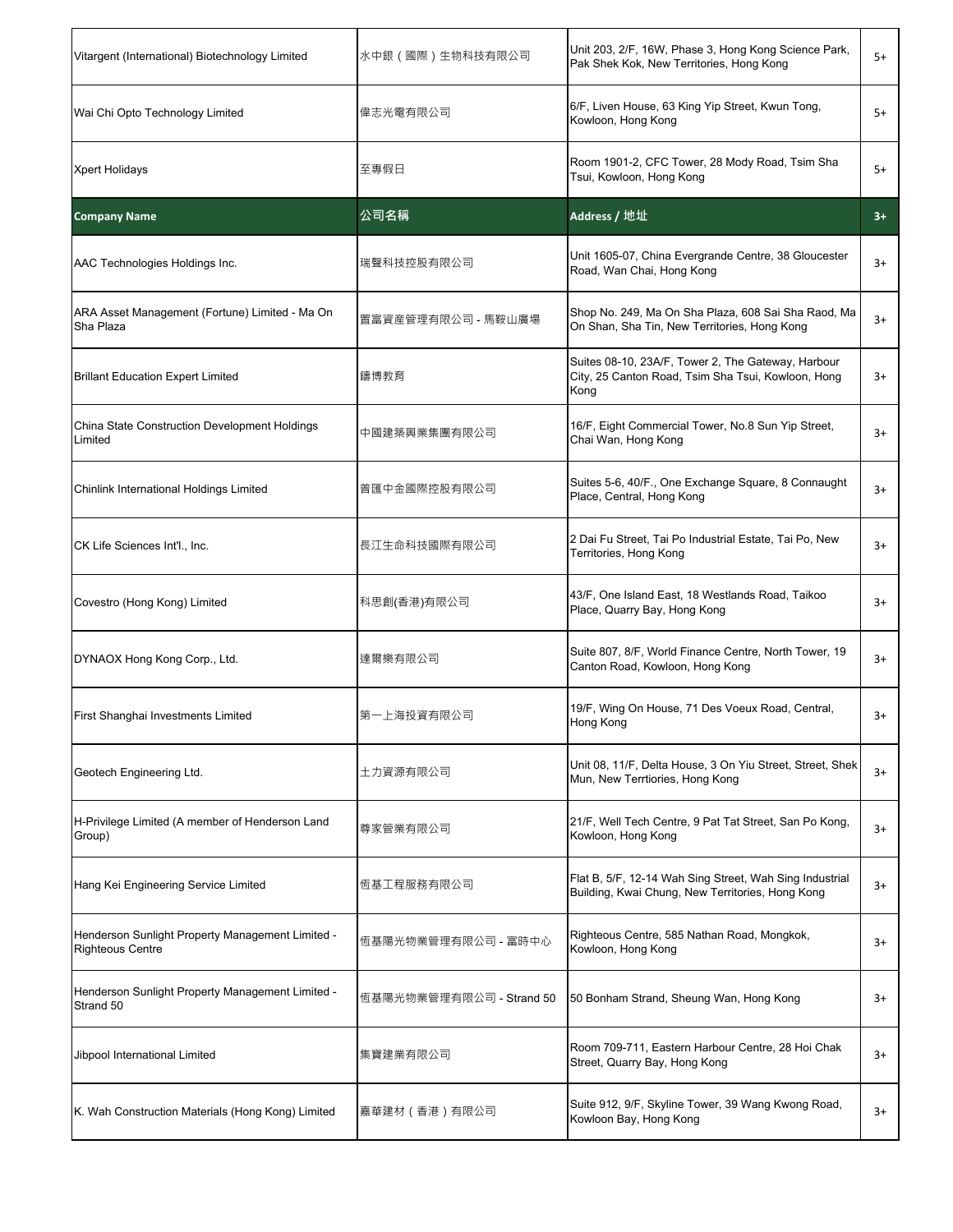| Kai Shing Management Services Limited - New Town<br>Plaza Phase 1       | 啟勝管理服務有限公司 -<br>新城市廣場第一期 | Room 602-605, New Town Tower, 10-18 Pak Hok Ting<br>Street, New Territories, Hong Kong                      | $3+$ |
|-------------------------------------------------------------------------|--------------------------|-------------------------------------------------------------------------------------------------------------|------|
| Kai Shing Management Services Limited - The Wings II  啟勝管理服務有限公司 - 天晉II |                          | No.12, Tong Chun Street, Tseung Kwan O, New<br>Territories, Hong Kong                                       | $3+$ |
| Konica Minolta Business Solutions (HK) Ltd.                             | 柯尼卡美能達商業系統(香港)有限公司       | Room 208, 2/F, Eastern Centre, 1065 King's Road,<br>Quarry Bay, Hong Kong                                   | $3+$ |
| Lifestyle International Holdings Limited                                | 利福國際集團有限公司               | 20/F, East Point Centre, 555 Hennessy Road, Causeway<br>Bay, Hong Kong                                      | $3+$ |
| Lions Kidney Educational Centre and Research<br>Foundation              | 國際獅子會腎病教育中心及研究基金         | 18 Kwong Fuk Road, Shop B, G/F, Tai Po, New<br>Territories, Hong Kong                                       | $3+$ |
| Modern Beauty Salon                                                     | 現代美容中心                   | 9 Kai Cheung Road, 6/F, Sino Industrial Plaza, Kowloon<br>Bay, Kowloon, Hong Kong                           | $3+$ |
| <b>OP Financial Limited</b>                                             | 東英金融投資有限公司               | 41/F, Onc Exchange Square, 8 Connaught Place,<br>Central, Hong Kong                                         | $3+$ |
| Pure AW's Designers Ltd                                                 | 昶曦設計師有限公司                | Units A&B, 10/F, Queen's Centre, 58-64 Queen's Road<br>East, Wan Chai, Hong Kong                            | $3+$ |
| Shiseido Hong Kong Limited                                              | 資生堂香港有限公司                | 17/F, One Kowloon, 1 Wang Yuen Street, Kowloon Bay,<br>Kowloon, Hong Kong                                   | $3+$ |
| Shiseido Hong Kong Limited - Supply Chain<br>Department                 | 資生堂香港有限公司                | 21/F, Tai Hing Cotton Mill Factory Building, 3 Tsing<br>Yeung Circuit, Tuen Mun, New Territories, Hong Kong | $3+$ |
| Solid Gold Investments Limited                                          | 堅固金業有限公司                 | Flat B, 6/F, Winbase Centre, 208 Queen's Road,<br>Central, Sheung Wan, Hong Kong                            | $3+$ |
| Supreme Management Services Limited - Ultima                            | 超卓管理服務有限公司 - 天鑄          | Management Services Office, L3, Tower 3, Ultima, 23<br>Fat Kwong Street, Ho Man Tin, Kowloon, Hong Kong     | 3+   |
| Trans Asia Group Holdings Limited                                       | 寰亞控股有限公司                 | Flat A, 9/F, Gee Luen Hing Industrial Building, 2 Yip Fat<br>Street, Wong Chuk Hang, Hong Kong              | $3+$ |
| Wilson Parking (Holdings) Limited                                       | 威信停車場管理(控股)有限公司          | Room 2901, 29/F, Metroplaza Tower 1, Hing Fong Road,<br>Kwai Chung, New Territories, Hong Kong              | $3+$ |
| <b>Company Name</b>                                                     | 公司名稱                     | Address / 地址                                                                                                | $1+$ |
| Acer Computer (Far East) Limited                                        | 宏基電腦(遠東)有限公司             | Unit 2301-02, Level 23, Tower 1, Millennium City 1, 388<br>Kwun Tong Road, Kowloon, Hong Kong               | $1+$ |
| AGILE GROUP HOLDINGS LIMITED                                            | 雅居樂集團控股有限公司              | 18/F., Three Pacific Place, 1 Queen's Road East, Hong<br>Kong                                               | $1+$ |
| Artwill (Hong Kong) Limited                                             | 藝圖(香港)有限公司               | 19/F., 103 Hennessy Road, Wan Chai, Hong Kong                                                               | $1+$ |
| <b>Brilliant Precious Metals Limited</b>                                | 鑄博皇御金屬有限公司               | 25/F, Pilkem Commercial Centre, 8 Pilkem Street,<br>Jordon, Kowloow, Hong Kong                              | $1+$ |
| Build King - SKEC Joint Venture                                         | 利基-SKEC聯營                | Site Office for this application: 28 Hoi Wang Road, Yau                                                     |      |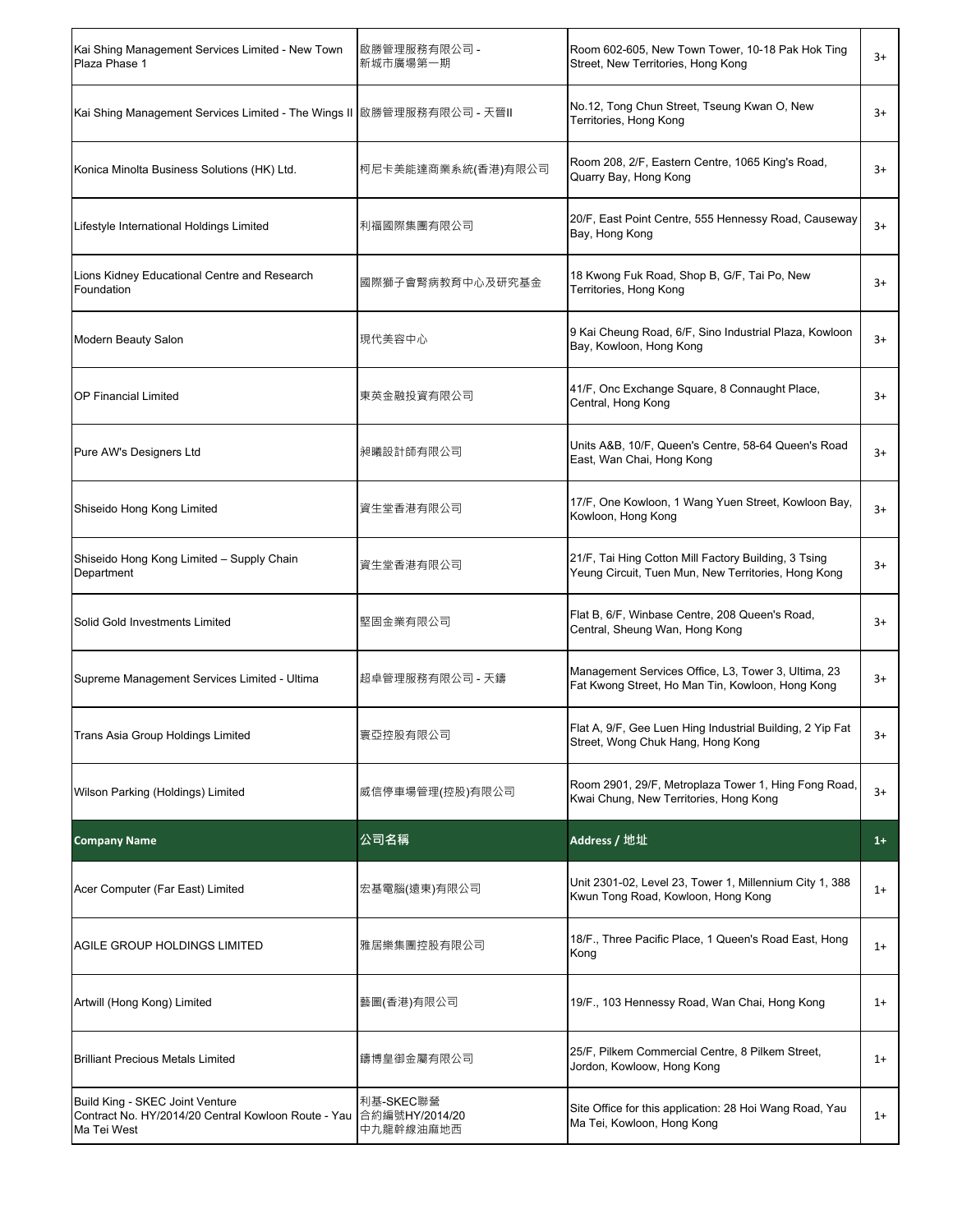| Catil International Holdings Limited                                     | 卡迪爾國際控股有限公司               | 18D, Mai Wah Industrial Building, 1-7 Wah Sing Street,<br>Kwai Chung, New Territories, Hong Kong                                                     | $1+$ |
|--------------------------------------------------------------------------|---------------------------|------------------------------------------------------------------------------------------------------------------------------------------------------|------|
| Chun Wo - CRGL - MBEC Joint Venture                                      | 俊和 - 中國中鐵 - 中鐵大橋局聯營       | In the construction of Contract No. HY/2009/10 Central-<br>Wan Chai Bypass - Tunnel (North Point Section) and<br><b>Island Eastern Corridor Link</b> | $1+$ |
| Citybase Property Management Limited - Vanta<br><b>Industrial Centre</b> | 港基物業管理有限公司 - 宏達工業中心       | 21-33 Tai Lin Pai Road, Kwai Tsing, New Territories,<br>Hong Kong                                                                                    | $1+$ |
| CLP Power Hong Kong Limited - GBG Management<br><b>Building</b>          | 中華電力有限公司                  | Yung Long Road, Lung Kwu Tan, Tuen Mun, New<br>Territories, Hong Kong                                                                                | $1+$ |
| Deco Classic Limited                                                     | 溢豐工程有限公司                  | Unit 8, 18/F, Metro Loft, 38 Kwai Hei Street, Kwai Chung,<br>New Territories, Hong Kong                                                              | $1+$ |
| <b>DSG Energy Limited</b>                                                | 特爾高能源有限公司                 | Suite 2201-02, 22/F, AIA Kowloon Tower, Landmark<br>East, 100 How Ming Street, Hong Kong                                                             | $1+$ |
| Facebook Hong Kong Limited                                               | NA                        | 47/F, One Taikoo Place, 979 King's Road, Quarry Bay,<br>Hong Kong                                                                                    | $1+$ |
| FIRST CHOICE (HONG KONG) MEDICAL<br><b>LABORATORY LIMITED</b>            | 香港卓信醫療化驗所有限公司             | Unit 01, 8/F, CCT Telecom Building, 11 Wo Shing<br>Street, Shatin, New Territories, Hong Kong                                                        | $1+$ |
| Golden Concord Holdings Limited                                          | 協鑫(集團)控股有限公司              | Unit 1703B - 1706, Level 17, International Commerce<br>Centre, 1 Austin Road West, Kowloon, Hong Kong                                                | $1+$ |
| Guoan International Limited                                              | 國安國際有限公司                  | 15/F, Admiralty Centre, Tower 2, 18 Harcourt Road,<br>Hong Kong                                                                                      | $1+$ |
| Hitachi Capital (Hong Kong) Limited                                      | 日立金融(香港)有限公司              | 16/F, Wai Fung Plaza, 664 Nathan Road, Mong Kok,<br>Kowloon, Hong Kong                                                                               | $1+$ |
| HK JOJO Co., Limited                                                     | 香港久久有限公司                  | Unit 15-19A, 17/F, Tower 3, China Hong Kong City, 33<br>Canton Road, Tsim Sha Tsui, Kowloon, Hong Kong                                               | $1+$ |
| <b>HKR International Limited</b>                                         | 香港興業國際集團有限公司              | 23/F, China Merchants Tower, Shun Tak Centre, 168<br>Connaught Road, Centre, Hong Kong                                                               | $1+$ |
| Jones Lang LaSalle Management Services Limited -<br><b>CCB Centre</b>    | 仲量聯行物業管理有限公司-<br>中國建設銀行中心 | 5/F, CCB Centre, 18 Wang Chiu Road, Kolwoon Bay,<br>Kowloon, Hong Kong                                                                               | $1+$ |
| Kai Shing Management Services Limited - The Wings<br>IIIA                | 啟勝管理有限公司 - 天晉IIIA         | The Wings IIIA, 19 Tong Yin Street, Tseung Kwan O,<br>New Territories, Hong Kong                                                                     | $1+$ |
| Kai Shing Management Services Limited - V city                           | 啟勝管理有限公司 - V city         | V city MSO, 1/F, V city, 83 Heung Sze Wui Road, San<br>Hui, Tuen Mun, New Territories, Hong Kong                                                     | $1+$ |
| <b>Kerry Properties Limited</b>                                          | 嘉里建設有限公司                  | 25/F, Kerry Centre, 683 King's Road, Quarry Bay, Hong<br>Kong                                                                                        | $1+$ |
| Levi Strauss Global Trading Company II Limited                           | NA                        | Level 22, Tower 2, Standard Chartered Tower,<br>Millennium City 1, 388 Kwun Tong Road, Kowloon, Hong<br>Kong                                         | $1+$ |
| Lok Hei Development Limited                                              | 樂熹發展有限公司                  | Unit 8-11 Floor 7, Metropole Square, 2 On Yiu Street,<br>Shatin, N.T., Hong Kong                                                                     | $1+$ |
| <b>M2R Solutions Limited</b>                                             | NA                        | 5/F, Mass Resources Development Building, 12<br>Humphreys Avenue, Tsim Sha Tsui, Kowloon, Hong<br>Kong                                               | $1+$ |
|                                                                          |                           |                                                                                                                                                      |      |

r